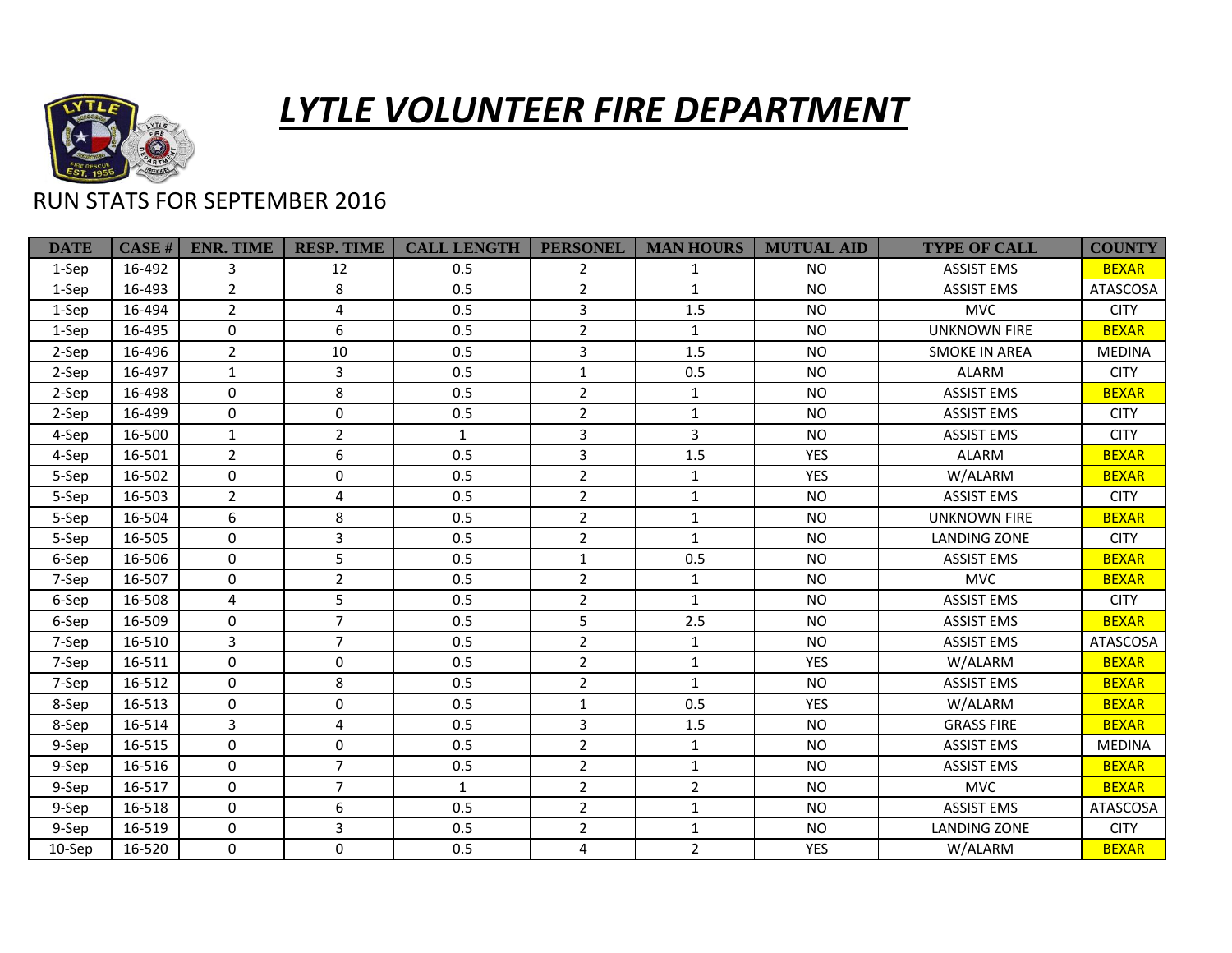| 10-Sep    | 16-521 | $\mathbf 0$    | $\overline{7}$ | 1            | $\overline{2}$ | $\overline{2}$ | <b>NO</b>  | <b>MVC</b>              | <b>BEXAR</b>    |
|-----------|--------|----------------|----------------|--------------|----------------|----------------|------------|-------------------------|-----------------|
| $10-$ Sep | 16-522 | 0              | 3              | 0.5          | 5              | 2.5            | <b>NO</b>  | <b>TRASH FIRE</b>       | <b>CITY</b>     |
| 11-Sep    | 16-523 | $\mathbf{0}$   | 8              | $\mathbf{1}$ | 3              | 3              | <b>NO</b>  | <b>ASSIST EMS</b>       | <b>BEXAR</b>    |
| 11-Sep    | 16-524 | $\mathbf 0$    | $\overline{7}$ | 0.5          | $\mathbf{1}$   | 0.5            | <b>NO</b>  | <b>ASSIST EMS</b>       | <b>BEXAR</b>    |
| 12-Sep    | 16-525 | $\mathbf{0}$   | $\overline{7}$ | 0.5          | $\mathbf{1}$   | 0.5            | <b>NO</b>  | <b>ASSIST EMS</b>       | <b>BEXAR</b>    |
| $12-$ Sep | 16-526 | $\mathbf 0$    | 6              | 0.5          | $\overline{2}$ | $\mathbf{1}$   | <b>NO</b>  | <b>LIFT ASSIST</b>      | <b>BEXAR</b>    |
| 12-Sep    | 16-527 | $\mathbf{1}$   | $\overline{3}$ | $\mathbf{1}$ | 3              | 3              | <b>NO</b>  | <b>ASSIST EMS</b>       | <b>CITY</b>     |
| 13-Sep    | 16-528 | $\mathbf 0$    | $\overline{2}$ | 0.5          | 3              | 1.5            | <b>NO</b>  | <b>MVC</b>              | <b>CITY</b>     |
| 14-Sep    | 16-529 | $\mathbf 0$    | 3              | 0.5          | $\overline{3}$ | 1.5            | <b>NO</b>  | <b>ALARM</b>            | <b>CITY</b>     |
| 14-Sep    | 16-530 | $\mathbf 0$    | 6              | 0.5          | 3              | 1.5            | <b>NO</b>  | <b>ASSIST EMS</b>       | <b>BEXAR</b>    |
| 14-Sep    | 16-531 | $\mathbf 0$    | 0              | 0.5          | 3              | 1.5            | <b>YES</b> | W/ALARM                 | <b>BEXAR</b>    |
| 15-Sep    | 16-532 | $\mathbf{0}$   | 3              | 0.5          | $\mathbf{1}$   | 0.5            | <b>NO</b>  | <b>FUEL SPILL</b>       | <b>CITY</b>     |
| 15-Sep    | 16-533 | $\mathbf 0$    | 9              | 0.5          | $\mathbf{1}$   | 0.5            | <b>NO</b>  | <b>ASSIST EMS</b>       | <b>BEXAR</b>    |
| 15-Sep    | 16-534 | 3              | 11             | 0.5          | $\overline{2}$ | $\mathbf{1}$   | <b>NO</b>  | <b>ASSIST EMS</b>       | <b>BEXAR</b>    |
| 15-Sep    | 16-535 | $\mathbf 0$    | 0              | 0.5          | $\mathbf{1}$   | 0.5            | <b>YES</b> | W/ALARM                 | <b>BEXAR</b>    |
| 16-Sep    | 16-536 | $\overline{2}$ | 6              | 0.5          | $\overline{2}$ | $\mathbf{1}$   | <b>NO</b>  | <b>SMOKE IN AREA</b>    | <b>BEXAR</b>    |
| 17-Sep    | 16-537 | 5              | 9              | $\mathbf{1}$ | 3              | 3              | <b>NO</b>  | <b>ASSIST EMS</b>       | <b>BEXAR</b>    |
| 17-Sep    | 16-538 | $\overline{2}$ | 14             | 0.5          | 3              | 1.5            | <b>NO</b>  | <b>ASSIST EMS</b>       | <b>BEXAR</b>    |
| 17-Sep    | 16-539 | $\mathbf 0$    | 4              | 4            | 3              | 12             | <b>YES</b> | <b>GRASS FIRE</b>       | <b>ATASCOSA</b> |
| 18-Sep    | 16-540 | $\overline{2}$ | 12             | 4.5          | 3              | 13.5           | <b>YES</b> | <b>GRASS FIRE</b>       | <b>ATASCOSA</b> |
| 18-Sep    | 16-541 | $\overline{2}$ | 8              | $\mathbf{1}$ | $\mathbf{1}$   | $\mathbf{1}$   | <b>NO</b>  | <b>ASSIST EMS</b>       | <b>BEXAR</b>    |
| 19-Sep    | 16-542 | $\mathbf{0}$   | 0              | 0.5          | $\mathbf{1}$   | 0.5            | <b>YES</b> | W/ALARM                 | <b>BEXAR</b>    |
| 19-Sep    | 16-543 | $\mathbf 0$    | $\overline{7}$ | 0.5          | $\mathbf{1}$   | 0.5            | <b>NO</b>  | <b>ASSIST EMS</b>       | <b>BEXAR</b>    |
| 19-Sep    | 16-544 | $\mathbf{0}$   | 0              | 0.5          | $\overline{2}$ | $\mathbf{1}$   | <b>YES</b> | W/ALARM                 | <b>BEXAR</b>    |
| 19-Sep    | 16-545 | $\overline{2}$ | 9              | 0.5          | $\overline{2}$ | $\mathbf{1}$   | <b>NO</b>  | <b>ASSIST EMS</b>       | <b>BEXAR</b>    |
| 20-Sep    | 16-546 | $\overline{2}$ | 9              | 0.5          | $\overline{2}$ | $\mathbf{1}$   | <b>NO</b>  | <b>ASSIST EMS</b>       | <b>BEXAR</b>    |
| 20-Sep    | 16-547 | $\mathbf{0}$   | $\mathbf 0$    | 0.5          | 5              | 2.5            | <b>YES</b> | <b>W/STRUCTURE FIRE</b> | <b>BEXAR</b>    |
| 21-Sep    | 16-548 | 0              | 3              | 0.5          | $\mathbf{1}$   | 0.5            | <b>NO</b>  | <b>ASSIST EMS</b>       | <b>CITY</b>     |
| 21-Sep    | 16-549 | $\mathbf{1}$   | $\overline{7}$ | $\mathbf{1}$ | $\overline{2}$ | $\overline{2}$ | <b>NO</b>  | <b>GRASS FIRE</b>       | ATASCOSA        |